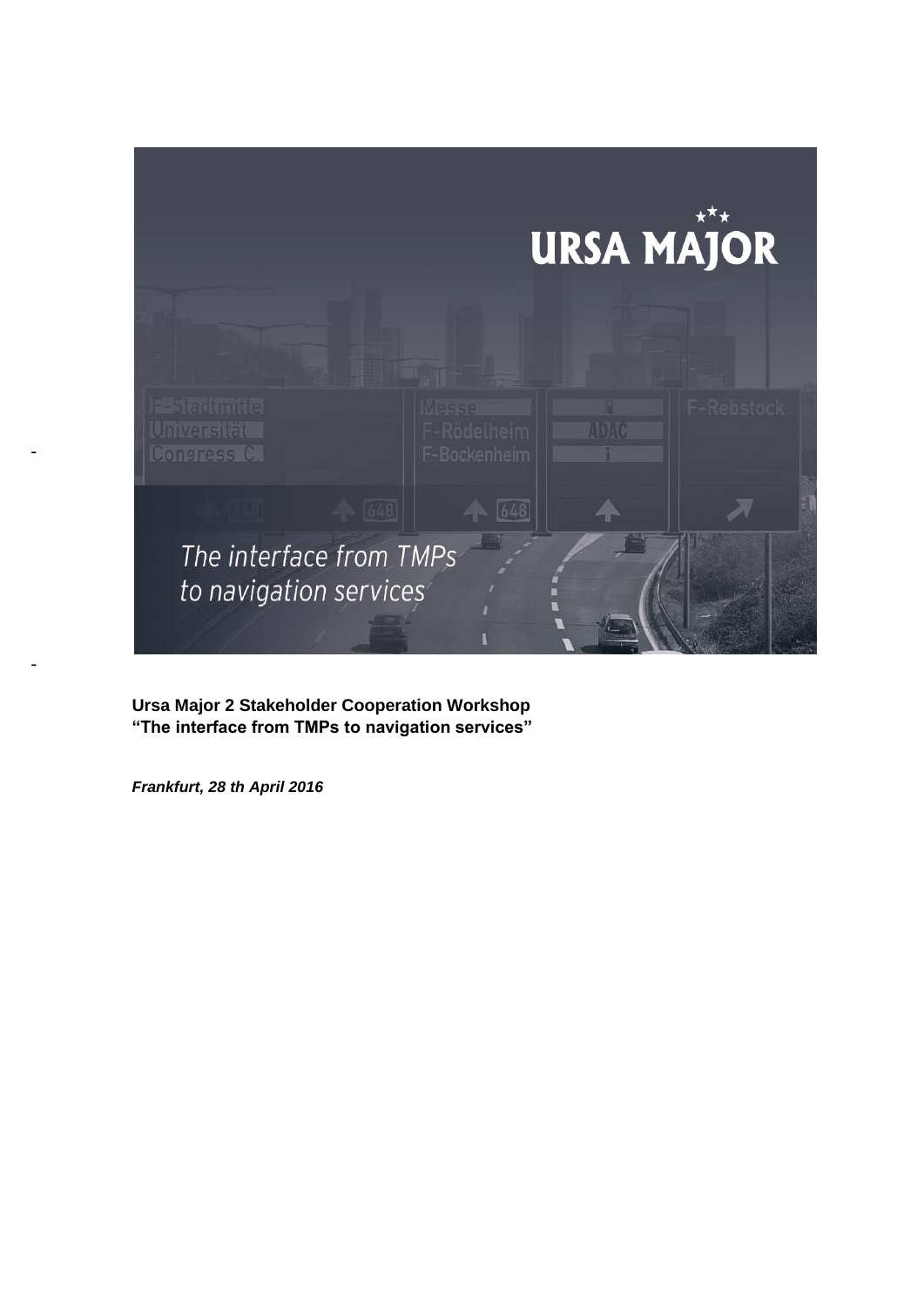# **Agenda**

- 09:30 Arrival, coffee
- 10:00 h Welcome addresses Introduction *Gerd Riegelhuth, Hessen Mobil*

### *Projects and Findings*

| 10:30 h | Strategic concept for traffic management cooperation:<br>the Lena4ITS results<br>Achim Reußwig, Hessen Mobil                                         |
|---------|------------------------------------------------------------------------------------------------------------------------------------------------------|
| 11:00 h | Strategic routing: Ursa Major 1 demonstration of routing<br>Ulrich Haspel, Autobahndirektion Südbayern                                               |
| 11:15h  | NAVIGAR: Improvement of urban traffic by integration of route<br>recommendations in navigation services<br>Dieter Geiger, ITS Baden-Württemberg e.V. |
| 11:30 h | CO-GISTICS: Deploying cooperative logistics<br>Lina Konstantinopoulou, ERTICO                                                                        |
| 11:45 h | Coffee break                                                                                                                                         |

#### *Visions and Approaches*

| 12:00 h | TM 2.0 - Enabling vehicle interaction with traffic management<br>Johanna Despoina Tzanidaki, TM2.0 / Tomtom |  |
|---------|-------------------------------------------------------------------------------------------------------------|--|
| 12:30 h | TCC 2020 - The integrated mobility management platform<br>Paolo Balan, A4 Mobility                          |  |
| 12:40 h | Spotlight: Vision from the Netherlands                                                                      |  |
| 12:50 h | Spotlight: Vision for the metropolitan traffic<br>Josef Kaltwasser, OCA                                     |  |

13:00 h Lunch break

### *Readiness for Cooperation*

| 14:00 h    | Cooperative traffic management: Prepared for interaction<br>with navigation services<br>Hessen Mobil                |
|------------|---------------------------------------------------------------------------------------------------------------------|
| 14:15 h    | Steps to cooperation of traffic management and navigation:<br>Interactive working session on enablers and solutions |
| 15:30 h    | Closing session: Conclusion and recommendations                                                                     |
| 16:00 h    | End                                                                                                                 |
| Moderator: | Prof. Dr. rer. nat. Heribert Kirschfink, Momatec GmbH                                                               |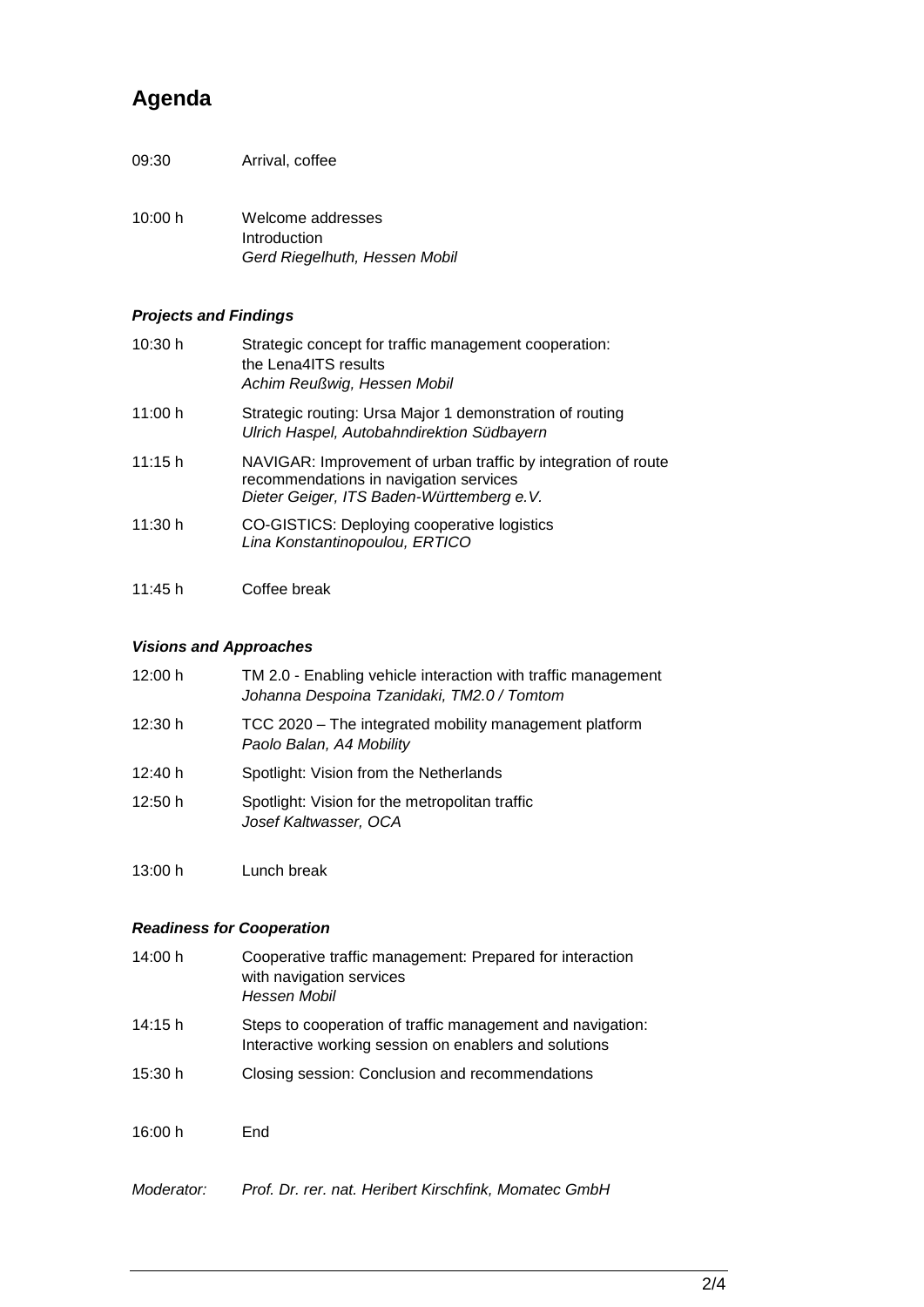# **Directions**

House of Logistics and Mobility (HOLM) GmbH Bessie-Coleman-Straße 7 60549 Frankfurt am Main / Gateway Gardens www.frankfurt-holm.de

### *Travelling by car*

Via A3 (coming from Nürnberg/Würzburg): Take exit No 51 "B43/44: Flughafen/Kelsterbach/Walldorf", then follow "B44: Flughafen", take exit "F-Unterschweinstiege" and follow the road until you reach the roundabout, take the first exit.

Via A3 (coming from Cologne): Take exit No 49 "B43: Frankfurt", then follow "B43", take exit "Terminal 1+2/F-Unterschweinstiege/F-Schwanheim" and follow the road until you reach the roundabout, take the third exit.

Via A5 (coming from Karlsruhe/Basel): Take exit No 22 "B43: Flughafen/Kelsterbach", then follow "B43", take exit "F-Unterschweinstiege" and follow the road until you reach the roundabout, take the first exit.

Via A5 (coming from Hannover/Kassel): Take exit No 22 "B43: Flughafen/Hofheim", then follow "B43", take exit "F-Unterschweinstiege" and follow the road until you reach the roundabout, take the first exit.